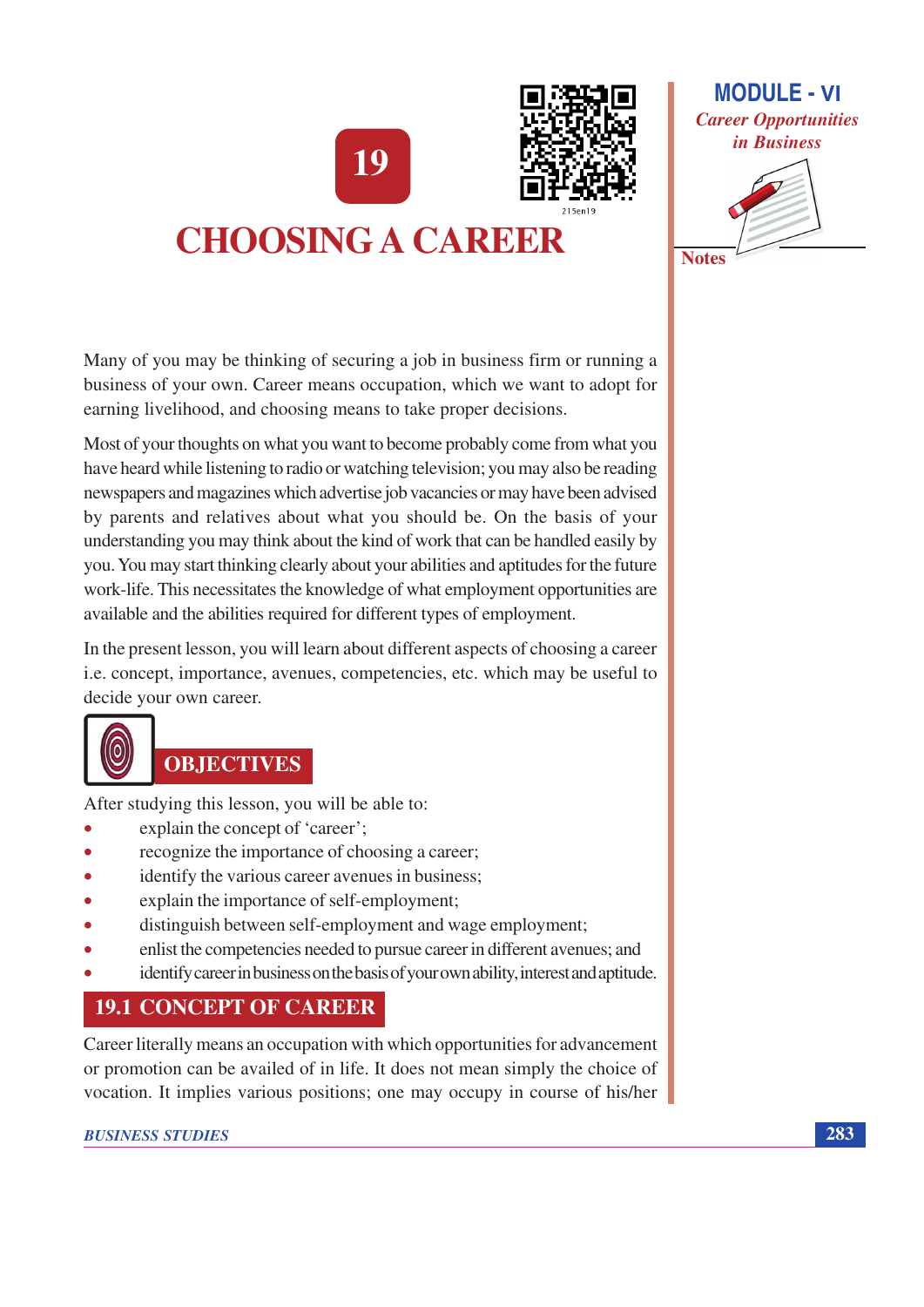



**Notes** 

work-life. In a broad or sense, career is an important aspect of one's life pattern. For instance, some of you who find a job of an office assistant may in course of time become office superintendent and may even be promoted as office manager.

Career means the progress and actions taken by a person throughout a lifetime especially those related to that person's occupations. A career is often composed of the jobs held, titles earned and work accomplished over a long period of time, rather than just referring to one position, while employees in some cultures and economies stay with one job during their career, there is an increasing trend among employees to chang jobs more frequently. For example, being a lawyer an individual's career could involve work for several different firms and in several different areas of law over his lifetime.

The work you do in different positions may be called your career-path and it is likely to influence your work habits and daily routine. Career covers a sequence of positions in a job or an occupation that a person is engaged in during his work-life and for which he/she develops abilities.

### **19.2 IMPORTANCE OF CHOOSING A CAREER**

Planning plays a very important role in every aspect of life. To work in a proper flow, and planning for career, which we want to pursue in our future after acquiring certain level of qualification is also very necessary in today's competitive world. Choosing a career is an important aspect of life. The foundation stone of career building is laid down by the career you choose. In the past most of the people completed their studies and then would decide about their career. But the present generation has started making career moves well before completing their school education. Career choice will probably affect an individual's eventful life-style more than any other choices he/she makes. The influence of job touches many facets of life, shaping our values, attitudes, and habits. In a world dominated by cut-throat competition making right career choice in the beginning is very important. There is definitely a need that one should go through a process which will enlighten and inform the individual with respect to the various career options. In this process the individual will also discover his or her own abilities which are important parts of any career decision. Challenges and competition are the part of today's society, and therefore, Career Planning is the only task, which can guide us to do what we want to do in our life, rather than just aimlessly changing job frequently.

Career Planning is one of the broader aspects of learning in our existence. We all have some intentions and we all think to have stability in our future lives, and for that purpose, career planning serves as a key to success. Career Planning makes a person to think suitably about his positive and negative aspects. All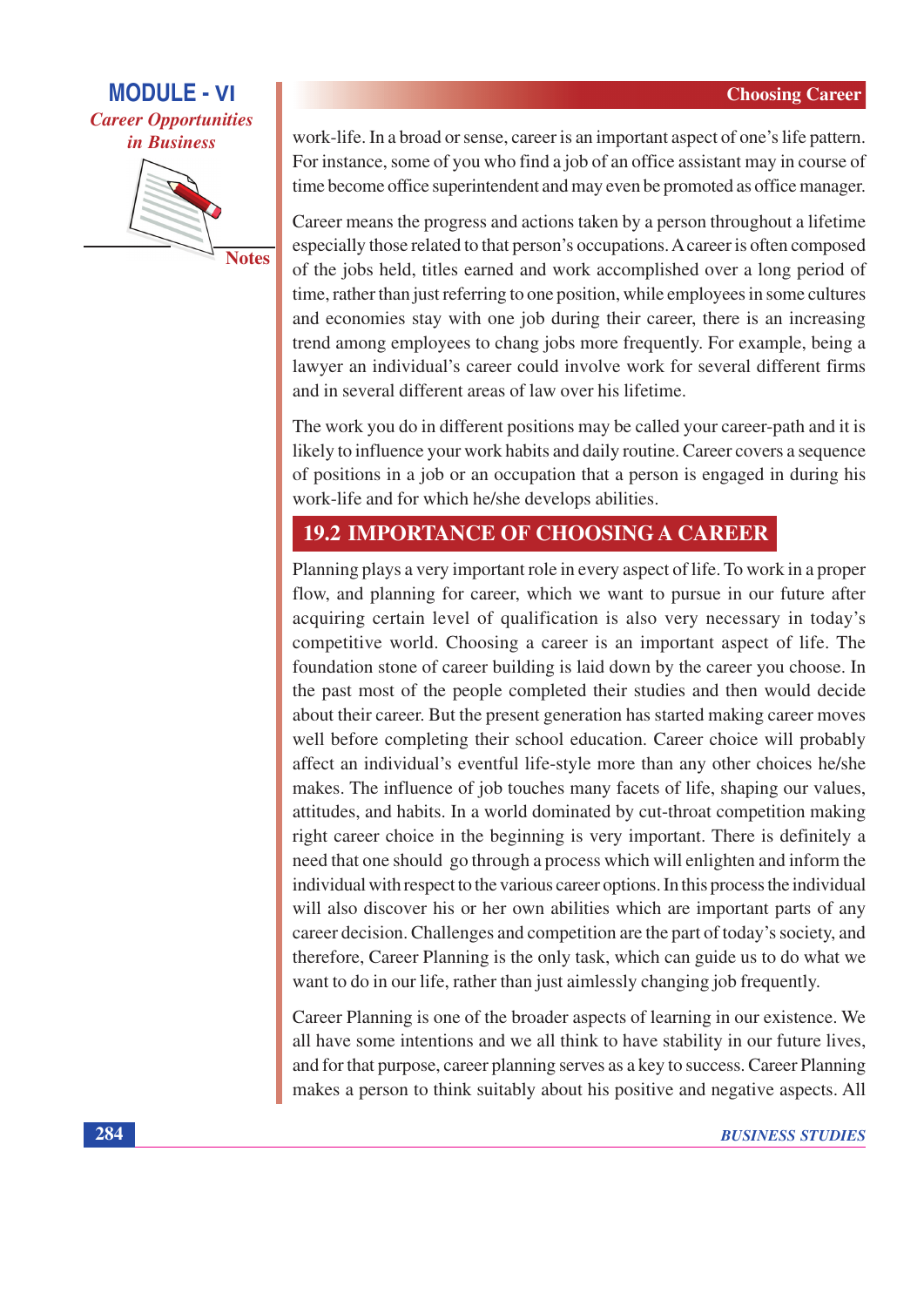about ones own interest, about his creativity becomes possible through proper analyzing oneself.

Career Planning basically starts, when a person finishes Secondary/ Higher Secondary level of education. After that level, a person could opt for that educational degree, which would help them out to have a good job opportunity according to his skills at the right time. Career Planning helps us to design and formulate our future smoothly. For example, if a person wants to be a banker, then he or she would choose to go for ICWA or CA or MBA in finance after completing Intermediate and Graduation in commerce or Business Administration.. Else he/she could go for Masters in Commerce or even up to Doctorate level. Career planning is a life time process as we are always learning and growing, and as we do, our interests and needs also change.



## **INTEXT QUESTIONS 19.1**

Which of the following statements are true and which are false?

- Career covers a sequence of positions in a job that a person is engaged  $(a)$ in during his work life.
- Selection of a right career is essential in everybody's life. (b)
- Today's generation has very few career options.  $(c)$
- Planning a career is not required at the early stage.  $(d)$
- Knowledge of various career options is helpful in choosing the right  $(e)$ career.

#### **19.3 CAREER AVENUES IN BUSINESS**

When any body is engaged in an occupation, he/she is said to be employed. The occupation of people today is related with some economic activity, and one's career objective invariably is to be in employment, that is, to be engaged in an economic activity for earning one's livelihood. Choice of career actually involves opting for one of the following two alternatives:

- Wage employment or  $(i)$
- $(ii)$ Self-employment

Wage employment means serving another person for wages or salary. If someone is appointed as office assistant, he is expected to do what the office supervisor wants him to do, and he gets a monthly salary for his job. This type of employment is based on a contract between the employers and employee. The employee has to work for the employer, carry out the tasks assigned to him, and is remunerated for it. During working hours, the employee is to work under the supervision and control of the employer. Self-employment, on the

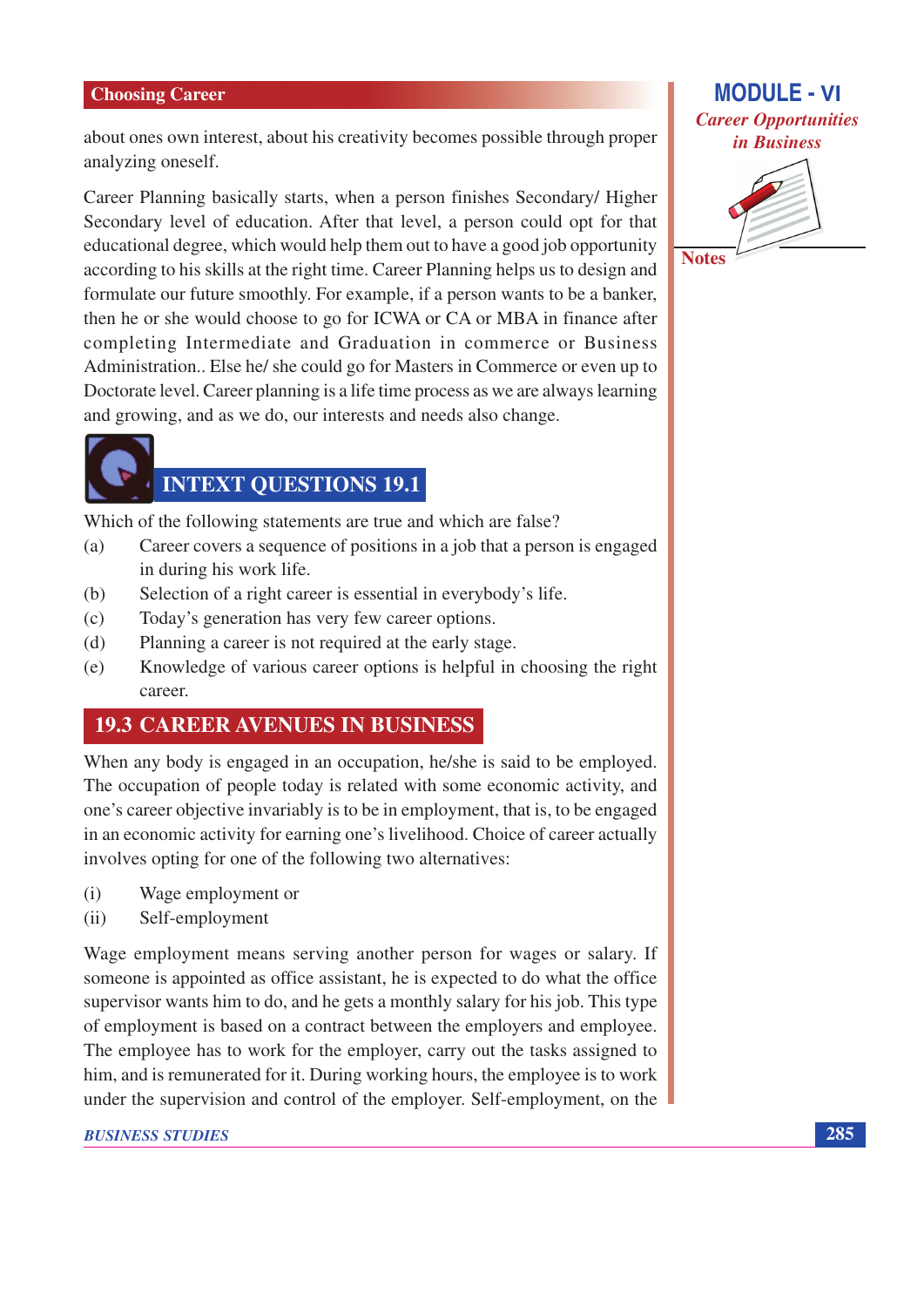## **MODULE - VI Career Opportunities** *in Business*



**Notes** 

other hand, refers to an occupation in which a person engages himself/herself in some economic activity on his own to earn his/her livelihood. Let us discuss briefly the job opportunities or avenues of wage employment.

## **19.4 WAGE EMPLOYMENT**

Job opportunities or avenues of wage employment exist in Government offices, Railways, Banks, Insurance companies, factories, trading concerns and various

other organizations including Schools, Colleges, Hospitals, etc. For clerical jobs, technical jobs, and other types of job at lower level; The nature of work to be undertaken depends upon the activities and objectives of the organization. Thus, office jobs in Government departments, Railways, Banks, Trading Organizations, Schools and Hospitals involve different types of



clerical work. Similarly, the nature of work of the technical staff in industries and transport companies also vary according to their functional differences. Job opportunities for those who have passed the Secondary (class X) examination happen to be clerical jobs, or those of laboratory assistants in schools where the minimum qualification required is class X pass. But there are facilities for special training for them in ITIs and polytecheniques as well as state secretarial and commercial institutes. On completion of a technical or secretarial course, a person can find employment as technical staff in workshops or as office assistant or accounts clerk. With computer operation skill, he/she can be employed as computer operator.

## **19.5 SELF-EMPLOYMENT**

You have learnt how you can choose a career for yourself involving paid

employment. When you accept an employment, you have to undertake work that is assigned to you by your employer and you get a fixed amount as your salary or wage. But instead of seeking a job, you may do something on your own to earn your living. You may run a bookshop, medical store, or tailoring shop, etc. If an individual engages in any economic activity and manages it on his own, it is known as self-employment.



**Self Employment**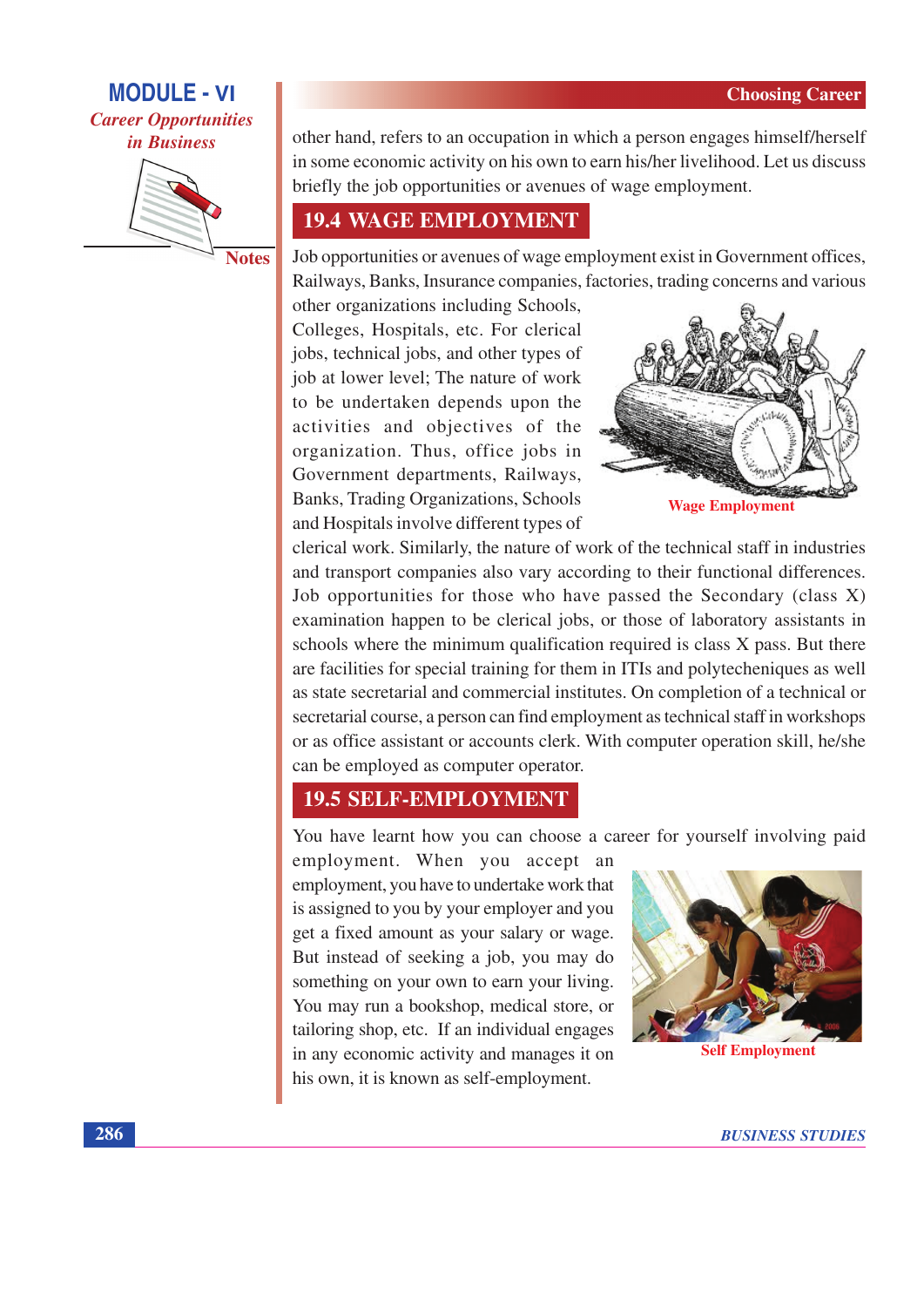In every locality, you may come across small stores, repair shops or service units. These establishments are owned and managed by a single person, sometimes they engage one or two assistants for help. Grocery stores, stationary shops, book shops, medical stores, tailoring shops, hair-cutting saloons, Telephone booths, beauty parlour, repair shops for electrical goods, bicycles, etc., are examples of activities which are based on self-employment. The owners of these stores or shops do earn their living from the income of the business of buying and selling or rendering services. They also bear the risk of loss if their income falls short of the expenses.



## **INTEXT OUESTIONS 19.2**

Fill in the blanks by using appropriate words:

- Occupation of the people is always related with \_\_\_\_\_\_\_\_\_ activity.  $(i)$
- $(ii)$ At lower level, Government Departments mostly employ people for jobs.
- $(iii)$ For the jobs of a storekeeper a person must have the skill of preparing \_\_\_\_ order.
- Ability to handle \_\_\_\_\_\_\_\_\_\_\_\_\_\_\_\_\_\_\_\_\_\_\_\_ is necessary a most clerical jobs.  $(iv)$
- Fluency in is essential for Telephone Operator.  $(v)$
- employment means serving anothers person for wages or  $(vi)$ salary.
- An individual engages in any economic activity and manages it on his  $(vii)$ own, it is known as
- On completion of a technical or secretarial course, a person can find  $(viii)$ employment as \_

### **19.6 DIFFERENCE BETWEEN SELF-EMPLOYMENT AND WAGE EMPLOYMENT**

You have learnt about self-employment and wage employment. Let us distinguish between these two on the basis of the following:

| <b>Basis</b> |                       | <b>Self employment</b>                                                               | <b>Wage employment</b>                                                                            |
|--------------|-----------------------|--------------------------------------------------------------------------------------|---------------------------------------------------------------------------------------------------|
|              | <b>Nature</b>         | Engage in activities on<br>one's own.                                                | Engage in activities<br>assigned by the employer.                                                 |
| 2.           | Status or<br>position | The position of the<br>person is that of owner<br>and may be that of an<br>employer. | The position of the person<br>is that of an employee.                                             |
| 3.           | Income or<br>earning  | Income or earning is not<br>fixed. It depends on the<br>ability of the owner.        | Income of the employed<br>person is fixed and may<br>be increased, if the<br>employee so decides. |

#### **BUSINESS STUDIES**

## **MODULE - VI Career Opportunities** in Business



**Notes**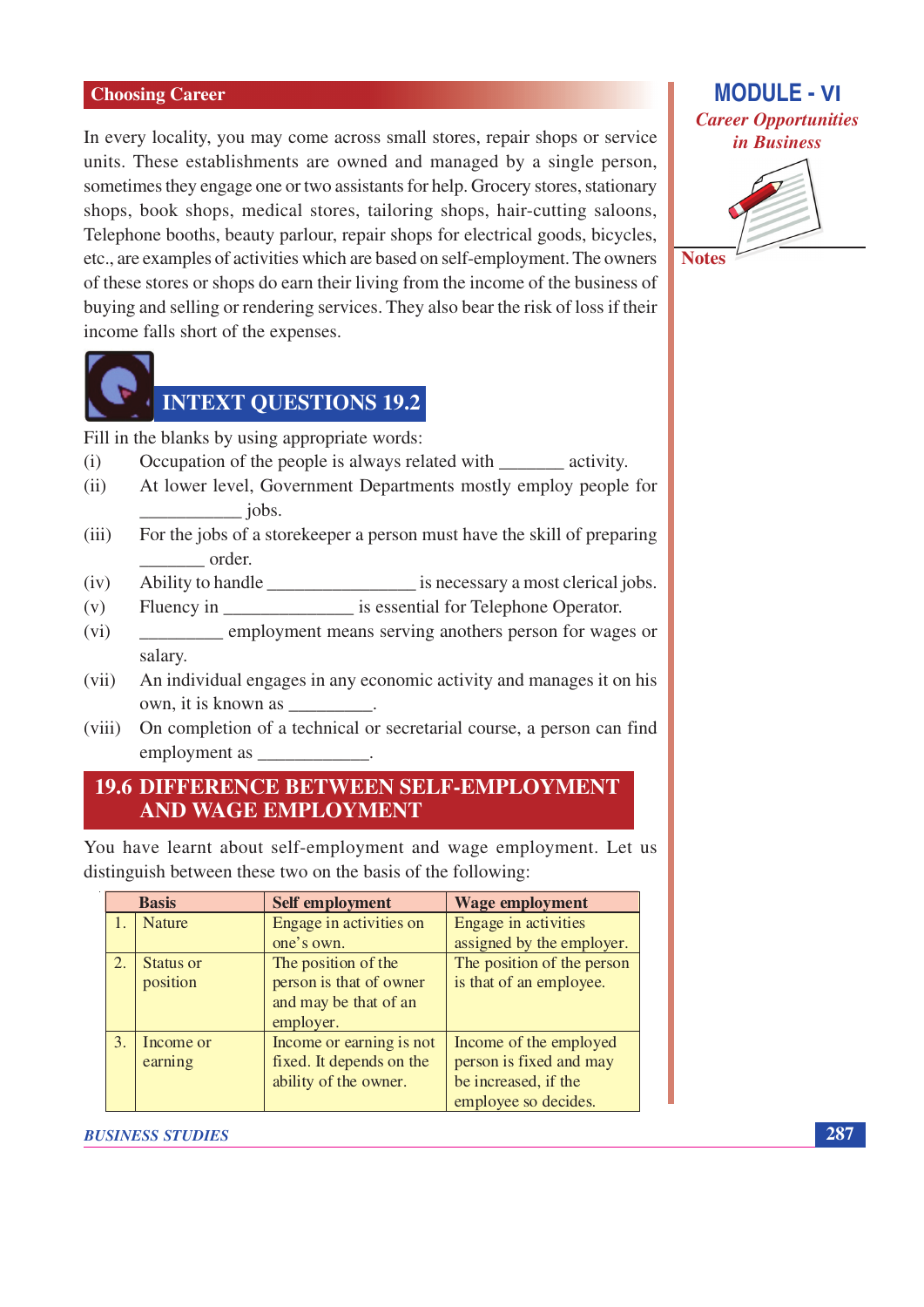# **MODULE - VI Career Opportunities** *in Business*



| $\overline{4}$ . | Work involved       | Work involved is aimed<br>at earning more and<br>increasing the volume of<br>business. The nature of<br>work cannot be decided<br>in advance and may<br>vary. | The work to be performed<br>by the employee is<br>specific and per-decide.             |
|------------------|---------------------|---------------------------------------------------------------------------------------------------------------------------------------------------------------|----------------------------------------------------------------------------------------|
| 5 <sub>1</sub>   | <b>Risk bearing</b> | There is always risk of<br>loss sometime and<br>earnings may decline at<br>times.                                                                             | There is no risk of<br>reduced income so long as<br>the employee continues to<br>work. |
| 6.               | Freedom of<br>work  | The owner is free to<br>decide how to run the<br>business depending on<br>the available<br>opportunities.                                                     | The employee has to work<br>according to the terms and<br>condition of employment.     |

### **19.7 POSSIBLE AREAS OF SELF-EMPLOYMENT**

Having read about the characteristics of self-employment, you may like to know about the areas in which self-employment is possible. In the process of career planning you may consider the following areas for self-employment opportunity.

i. Small scale retail business: Single owners can easily start and manage small business units profitably with the help of one or two assistants. It can be a grocery store, stationery shop, or a cloth store, etc.



**Providing services based on individual skills:** Services which can be ii.

rendered to customers by individuals on the basis of specialized skill can also be taken up by way of self employment. For example, repairing bicycles and scooters, watches and clocks, tailoring, hairdressing, etc. can be undertaken as individualized services to customers.



iii. Occupations based on professional qualifications: Activities which

require professional training and experience are known as self employment. Thus, for example, practicing Doctors, Lawyers, Chartered Accountants, Pharmacists, Architects, etc. are self-employed on the basis of their specialized training and skills. They have small



**BUSINESS STUDIES**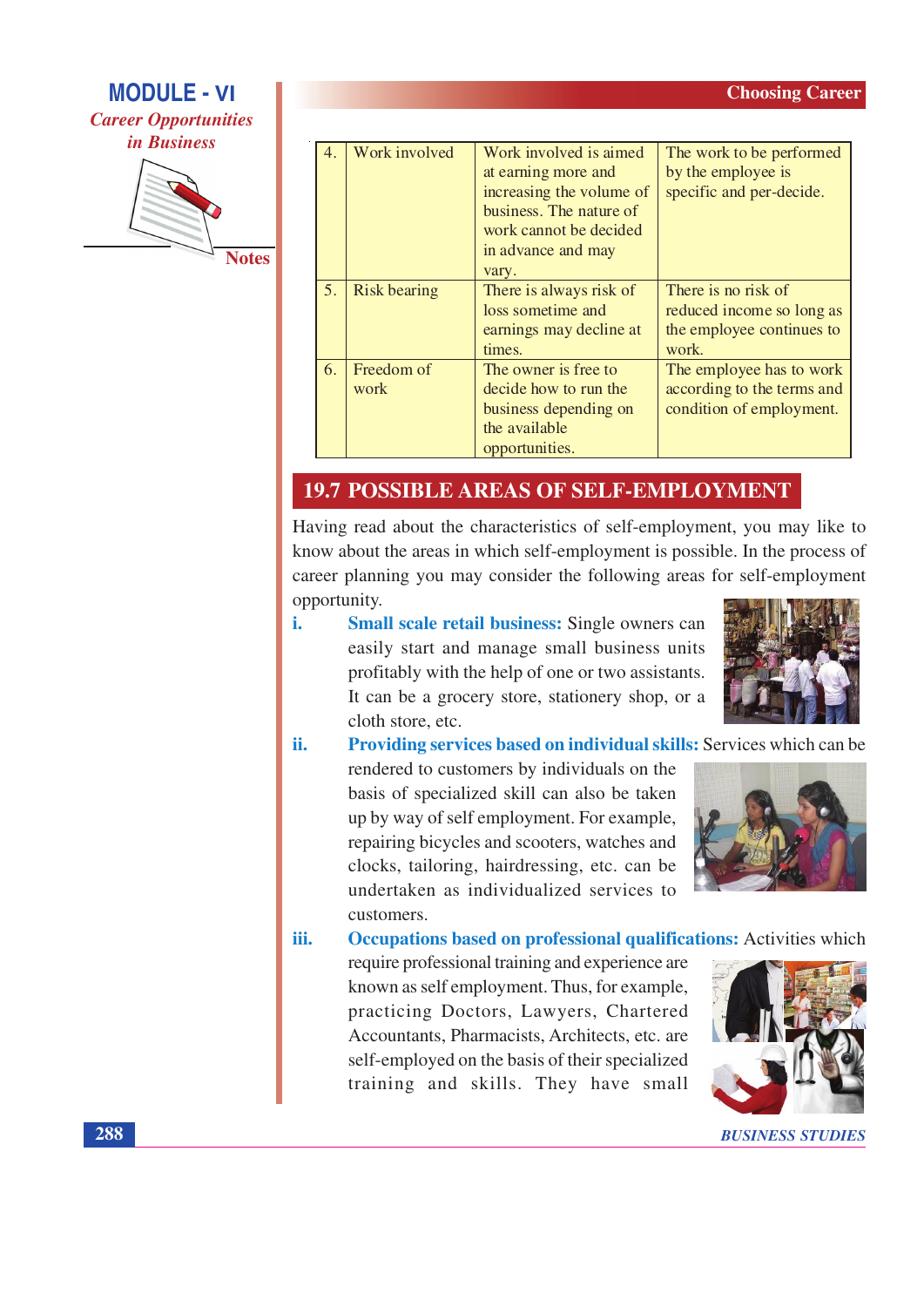establishments like a clinic, office space, chamber, etc. and offer services to clients with the help of one or two assistants.

- Farming on a small scale: Opportunities are also there for selfiv. employment in small scale farming activities like dairy, poultry, fishery, horticulture, Seri-culture, etc.
- Village and cottage industries: Activities like hand  $\mathbf{v}$ . spinning and weaving, hand knitting, stitching garments, etc. can be taken up as self employment; these may be based on traditional inherited skills.
- vi. Arts and crafts: Those who have been trained in certain craftsmanship or art can be self employed in such occupations as those of goldsmiths, blacksmiths, carpentry, etc.



#### **19.8 PREFERENCE FOR SELF- EMPLOYMENT OVER WAGE-EMPLOYMENT**

Self-employment is often regarded better than wage-employment for the following reasons:

- $(a)$ Self-employment offers opportunities for using one's own talents for one's benefit. You can use your ability and time in the most profitable manner through self-employment.
- Self-employment is possible even without large resources of capital (b) and other facilities. For example, a replay-cum-service shop can be started with limited amount of capital.
- In self-employment, the person learns many things 'on the job' because  $(c)$ he has to take all the decisions regarding his business activities for his own benefit.

# **INTEXT QUESTIONS 19.3**

Which of the following statements are True and which are false?

- Self employment means engaging in any economic activity on one's  $(i)$ own.
- There is no limit to earning in wage employment.  $(ii)$
- Some amount of capital is needed even when a person provides  $(iii)$ individualized service for a price.
- Self-employment in business involves risks of loss to be borne by the  $(iv)$ owners.
- A goldsmith cannot be self-employed as he has to work under a jeweller.  $(v)$

## **MODULE - VI Career Opportunities** in Business



**Notes**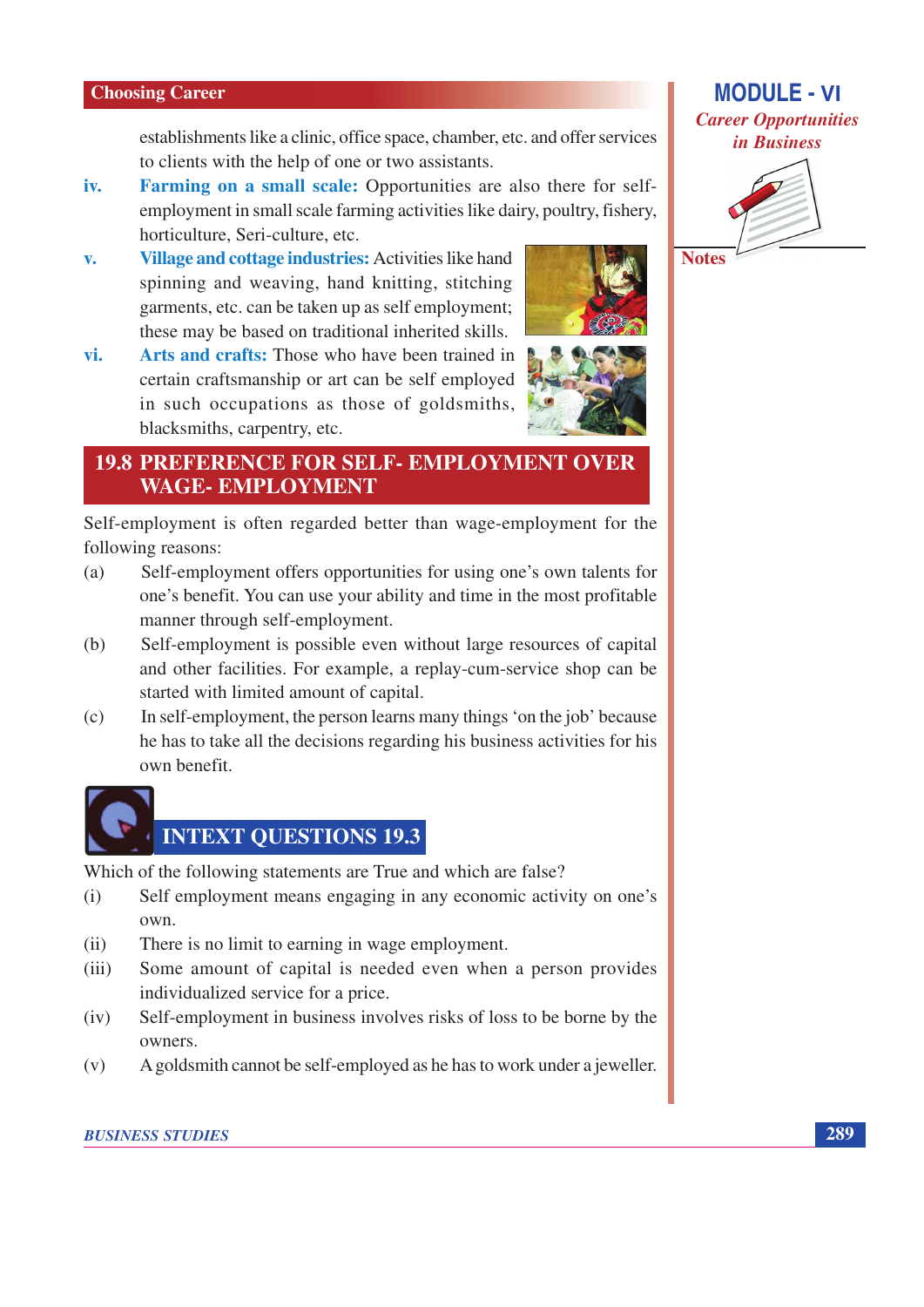## **MODULE - VI Career Opportunities**



**Notes** 

### **19.9 QUALITIES REQUIRED FOR SUCCESS IN SELF-EMPLOYMENT**

Having learnt about the opportunities of self-employment in different areas, you may feel that choice of self-employment rather then paid employment as a career is quite attractive. But you should choose it as an option only if you possess the necessary qualities to succeed in self employment. Let us know the various qualities required to successfully pursue self-employment.

- Mental abilities: To be self-employed you need to have the ability to  $(i)$ identify the most suitable area where there is opportunity of selfemployment; also you should have the ability to take decisions with respect to all business operations; ability to deal with different types of customers is equally important and also the ability to anticipate problems and bear risks.
- Alertness and foresight: A self employed person should be aware and  $(ii)$ alert about changes taking place in the market so as to adjust his operations. He should also have the foresight to anticipate changes to avail of opportunities and meeting threats likely to arise in the near future.
- Self-confidence: In self-employment, the owner has to take all  $(iii)$ decisions; he must also have confidence in himself to overcome problems and also while dealing with suppliers / creditors, customers and government officials.
- $(iv)$ **Knowledge about business:** Any one who is self-employed in business must have full knowledge about the business, including technical knowledge and skill for running the business.
- Acquaintance with relevant laws: It is not necessary for one to be a  $(v)$ legal expert, but to be self employed, one must have working knowledge of laws relating to the business and service activities in a particular place, which may include the Trade and Establishment Act, laws relating to sale tax and excise tax, if applicable, municipal regulations regarding location, pollution control, etc.
- Other personal qualities: A person in self-employment should have  $(vii)$ the qualities of honesty, sincerity and be hard working.

## **INTEXT QUESTIONS 19.4**

Fill in the blanks with appropriate words:

 $\mathbf{L}$ 

In self-employment a person should have the ability to identify  $(i)$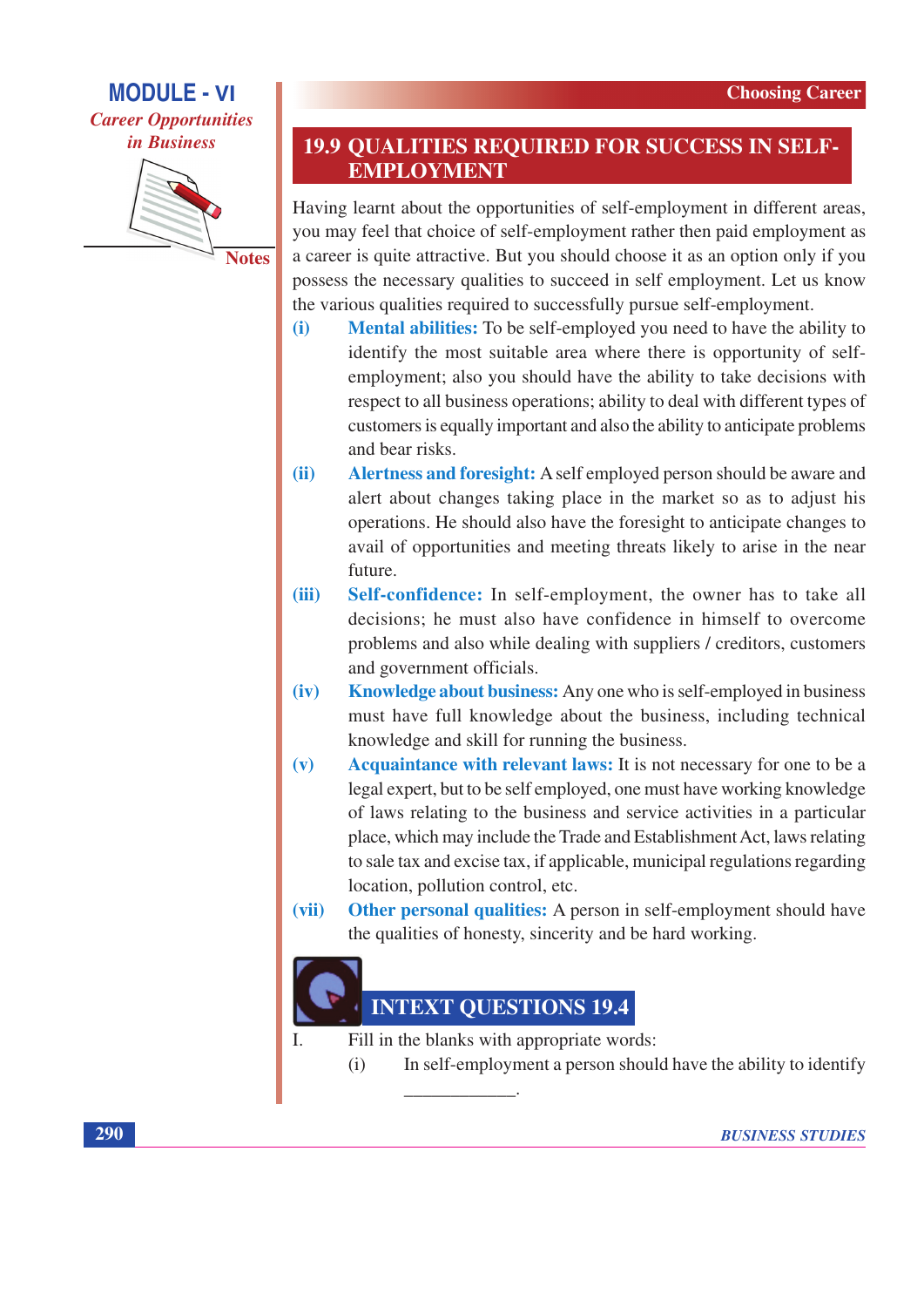$(ii)$ 

- **MODULE VI Career Opportunities** in Business
	-

**Notes** 

To be successful as owner of a business one should have  $(iii)$ about the business.

in his own ability.

To succeed in self-employment a person must have

- Knowledge of accounting is necessary for a person in self- $(iv)$ employment to ascertain
- Entrepreneurship is related to quality of and  $(v)$
- Self-employment provides opportunities of earning livelihood  $(vi)$ for those unable to pursue
- $(vii)$ and .
- You may start thinking about your strengths and \_\_\_\_\_\_\_\_\_\_\_\_\_\_.  $(viii)$
- Do not select a job for which you do not have  $(ix)$
- Communication skill is \_\_\_\_\_\_\_\_\_\_ in modern world for all jobs.  $(x)$

#### **Multiple Choice Questions** II.

- $\mathbf{i}$ . Wage employment means
	- (a) Serving another person for wages or salary
	- (b) Doing business
	- (c) Engaging in some economic activity on his own
	- (d) None of the above

#### $ii.$ Self employment means:-

- (a) A contract between the employers and employee
- (b) Serving another person for salary or wages
- (c) Engaging in some economic activity on his own
- (d) None of the above
- Which of the following is not a quality required for self iii. employment.
	- (a) Formal education
	- (b) Alertness  $&$  Foresight
	- (c) Knowledge about business
	- (d) Acquaintance with relevant laws.

#### $iv.$ Career Path means

- (a) Work done in different job positions
- (b) Way adopted for a career
- (c) Getting Professional degree
- (d) Getting a job title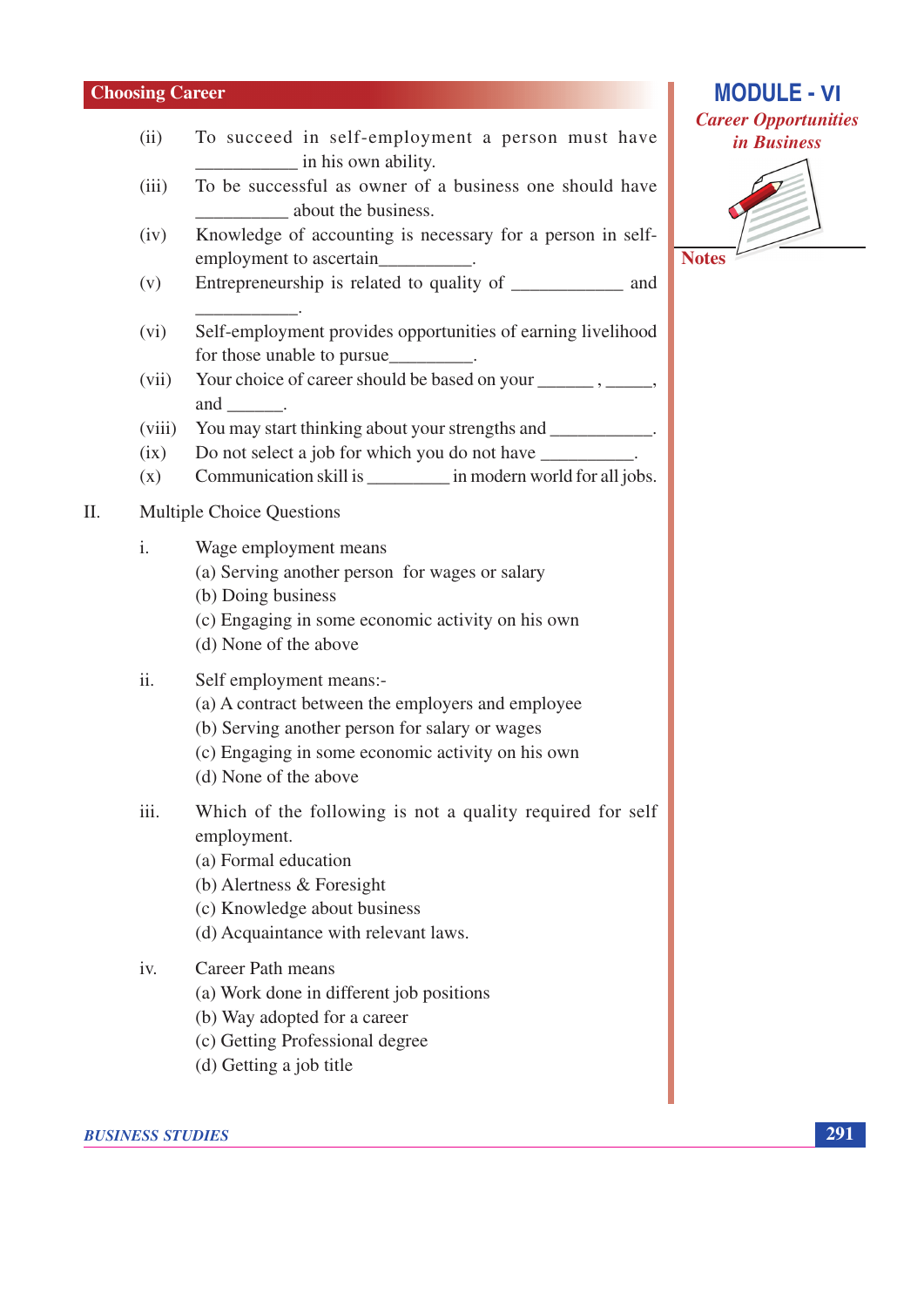## **MODULE - VI**

**Career Opportunities** *in Business* 



**Notes** 

- **Career Planning includes**  $V_{\cdot}$ 
	- (a) Starting a own business
	- (b) Thinking suitably about positive and negative aspects of a career
	- (c) Joining a job
	- (d) Making adjustments with the career

## **WHAT YOU HAVE LEARNT**

- Career literally means an occupation with which opportunities for advancement or promotion can be availed off in life. Choosing career is an important aspect of life.
- Choice of career involves opting for one of two alternatives, viz. wage employment and Self-employment.
- Wage-employment means serving another person for wages or salary. Self-employment refers to a person engaging in some economic activity on his own to earn his livelihood.
- Avenues of wage-employment consists of clerical or technical jobs at lower level.
- Self-employment opportunities exist in several areas like small-scale retail business, providing services for a price, farming on a small scale, village and cottage industries, arts and crafts, etc.
- To pursue self-employment as a career, a person should possess certain mental abilities, alertness and foresight, self-confidence, knowledge about business, acquaintance with relevant laws, and knowledge on accounting.

## **TERMINAL EXERCISE**

- What is meant by (a) wage employment and (b) self-employment? 1.
- $\overline{2}$ . Define the term 'career'.
- $3.$ Explain the importance of choosing a career.
- State briefly the avenues of wage employment in the area of business.  $\overline{4}$ .
- $\overline{5}$ . Describe the importance of self-employment in the present context of unemployment.
- How is self-employment an alternative to large-scale industries? 6.
- State any four qualities required for success in self-employment. 7.
- 8. Explain the skills required for accounting job.
- $10.$ Identify motivational factors for self-employment.
- $11.$ Distinguish between self-employment and wage employment.
- $12<sub>1</sub>$ Enumerate the possible areas in which a person can be self-employed.